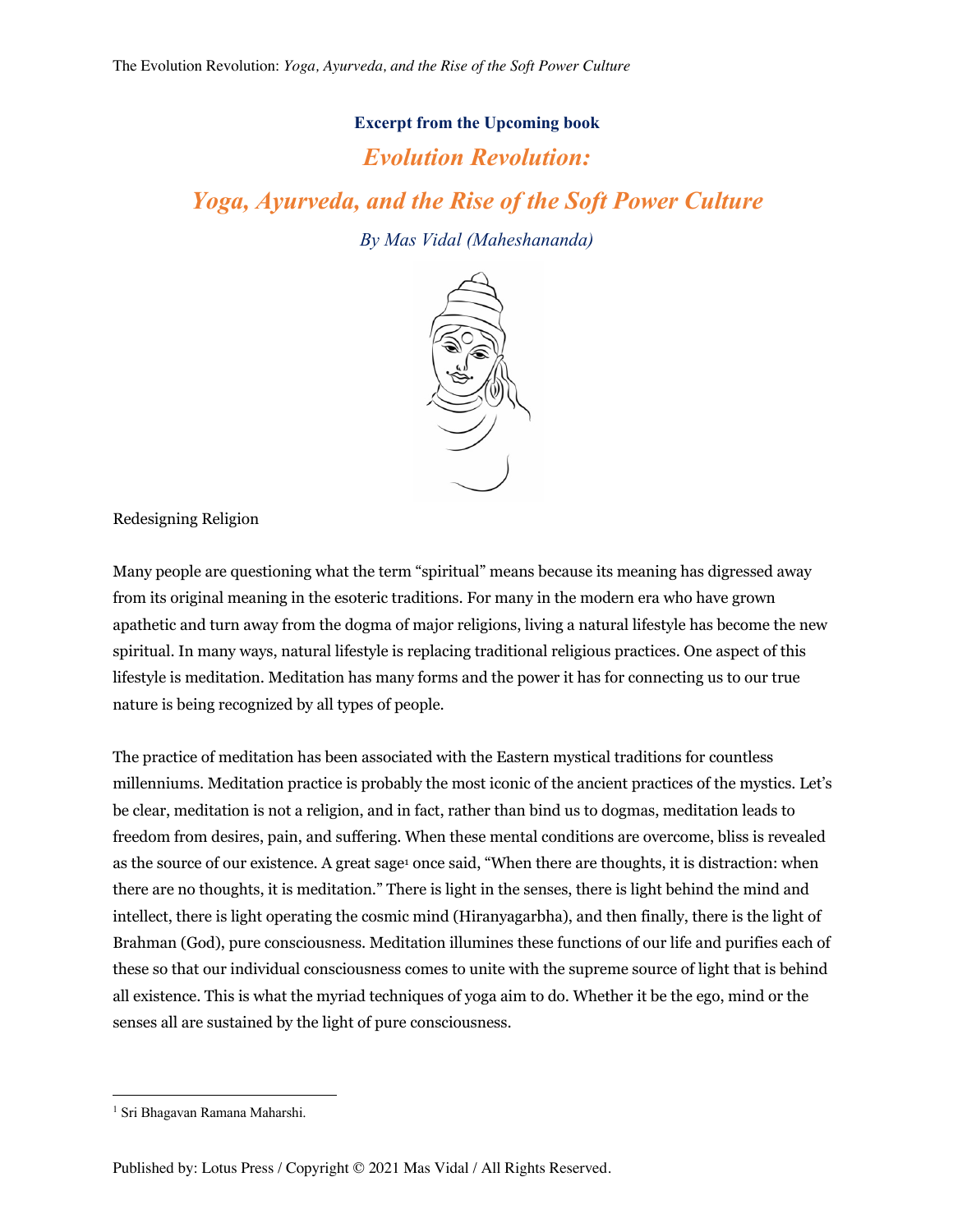Religion that is not defined by a person's daily conduct is based on blind faith and does not foster the essence of what it means to be spiritual. In Vedanta, the process of self-inquiry (vichara) into the nature of one's existence, is one of the primary practices for evolution. Religion has nothing to do with spirituality if it creates division amongst humankind and perpetuates violence. When a person is described as "religious" it usually means that they follow certain practices and beliefs according to a particular system that aims at eradicating pain and suffering while promoting bliss. Yet many of these religious practices appear to conflict with what many now consider to be a spiritual lifestyle. If the purpose of religion is to promote bliss and remove pain from human life, would it not endorse a universal truth? In doing so, religion would embrace the diversity as a part of the magic, that people evolve according to their own selfawareness. This would promote the appreciation of life and the consciousness that upholds this world.

## Cultivating Consciousness through Culture

Integrating ayurveda's principles into one's lifestyle is more about cultivating a consciousness culture rather than just following a set of principles. Ayurveda is a profound system that was practiced millenniums ago and yet it is highly relevant today, mainly with regards to its ideals of harmonizing one's relationship with nature. Many recognize that humanity has lost its regard for nature, so integrating ayurveda into our lives is a way to find it again. The concept of living in harmony with nature has two profound implications. One is its practical side whereby we apply the principles for greater balance of the mind-body relationship, which, without doubt, is needed today on a very fundamental level. The second implication of living in harmony with nature is in gaining at least some understanding of "the world" as merely a projection of the mind; this is from the perspective of Vedanta.

Ayurvedic routines without Vedantic philosophy can perpetuate attachment to the body and increase a person's sensitivity to the world. Without the underlying foundation of Vedanta, ayurveda becomes similar to a project like the "save the world" or "save the oceans" movements. One becomes focused on saving the body as if that is what dictates one's quality of life. Ayurveda is meant to be part of the evolutionary pathway and is a spiritual endeavor. When one does not care for the body, spiritual evolution does not take place. God has a physical body and it's called earth. Even though God cannot be destroyed, when humans damage the relationship they have with nature, in the many ways we have witnessed over the last several centuries, we endanger humanity. This is because our pathway to spiritual freedom is eroding.

The practice of selfcare (svasttavritta) and harmonizing one's relationship with nature promote balance and longevity so that ego's attention to the body or one's identification with the body is gradually minimized. The selfcare practices of ayurveda are well balanced with the sacred rituals of yoga and the mental attitude taught in Vedanta. Cultivating consciousness through culture depends on a balanced relationship between outer and inner awareness. Consciousness expands as one builds the capacity to